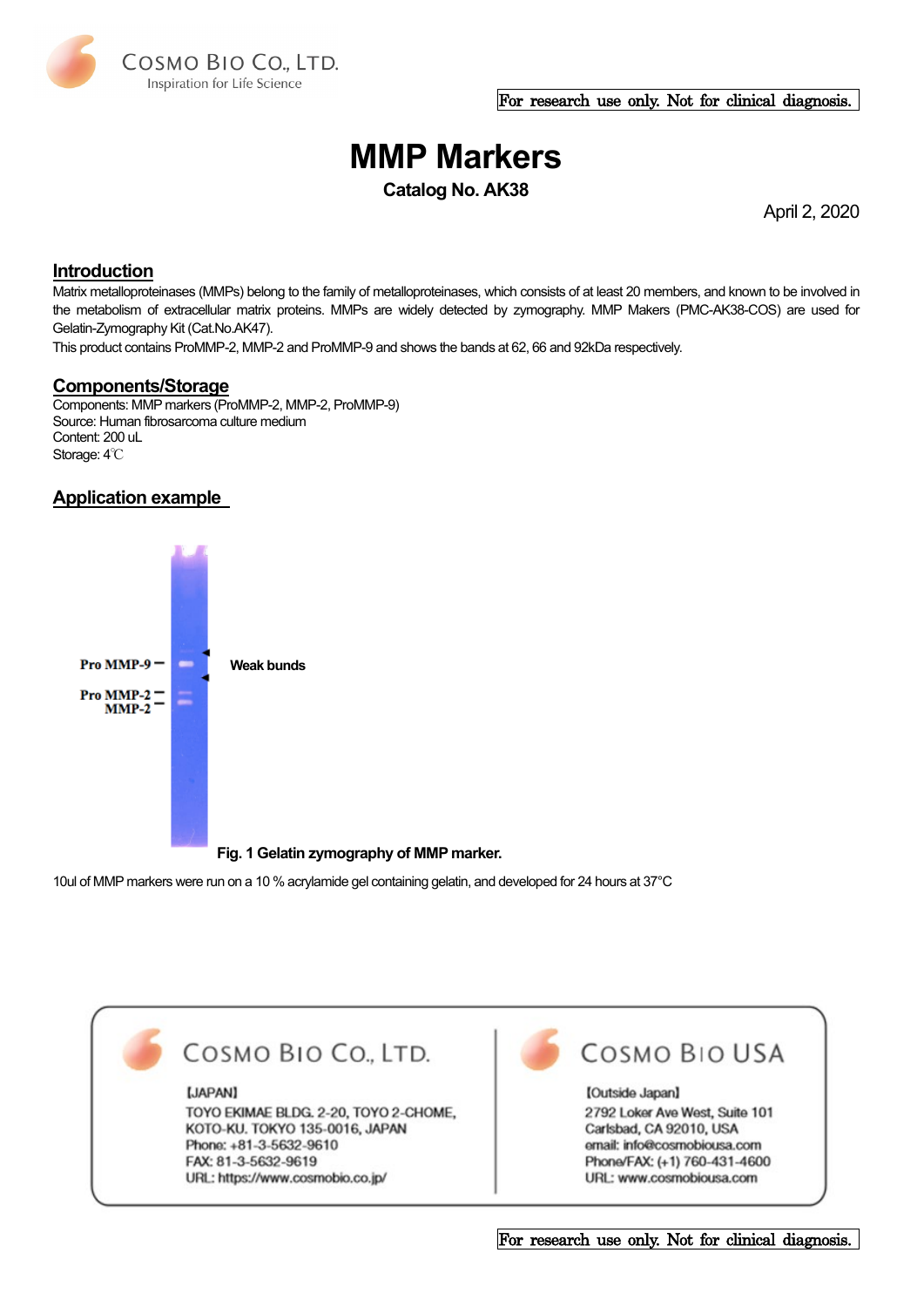

MMP マーカー

# 【MMP Marker, Code No. AK38】

※ 本品は、研究目的にのみご使用ください。

2020 年4 月2 日改訂

本品はゼラチンザイモ電気泳動用の MMP マーカーです。MMP-2, ProMMP-2, ProMMP-9 が含まれており、それぞれ 62, 66, 92kDa の位置にバンドを示します。本品には電気泳動用サンプルバッファーが含んでおり、その状態で電気泳動 に使用することができます(使用前に加熱処理すると失活するので絶対にしないでください)。

# 《Ⅰ.内容》

|                                                                                                                              | 容量    | 本数    | 保存温度                 | 由来                  | 取扱上の注意                                             |  |                            |
|------------------------------------------------------------------------------------------------------------------------------|-------|-------|----------------------|---------------------|----------------------------------------------------|--|----------------------------|
|                                                                                                                              | 0.2mL | $1$ 本 | $4 \sim 10^{\circ}C$ | ヒト線維肉腫細胞の<br>無血清培養液 | 取扱う際には眼鏡・手袋などの保護具を着用の上、人体の接触を<br>避けるよう十分に配慮してください。 |  |                            |
| 来: ヒト繊維肉腫細胞の無血清培養液<br>由<br>規<br>格:<br>$200 \mu 1$<br>Pro MMP-9 $\blacksquare$<br>保存温度: 10℃以下(冷蔵)<br>Pro MMP-2 $-$<br>$MMP-2$ |       |       |                      |                     |                                                    |  | ※矢印の移動度にも弱いバンドが<br>検出されます。 |
| 右図の泳動パターンは、ゼラチンザイモ電気泳動キット<br>(分離ゲル濃度 10%) を用いて 10μL アプライし<br>37℃で24時間処理させたものになります。                                           |       |       |                      |                     |                                                    |  |                            |